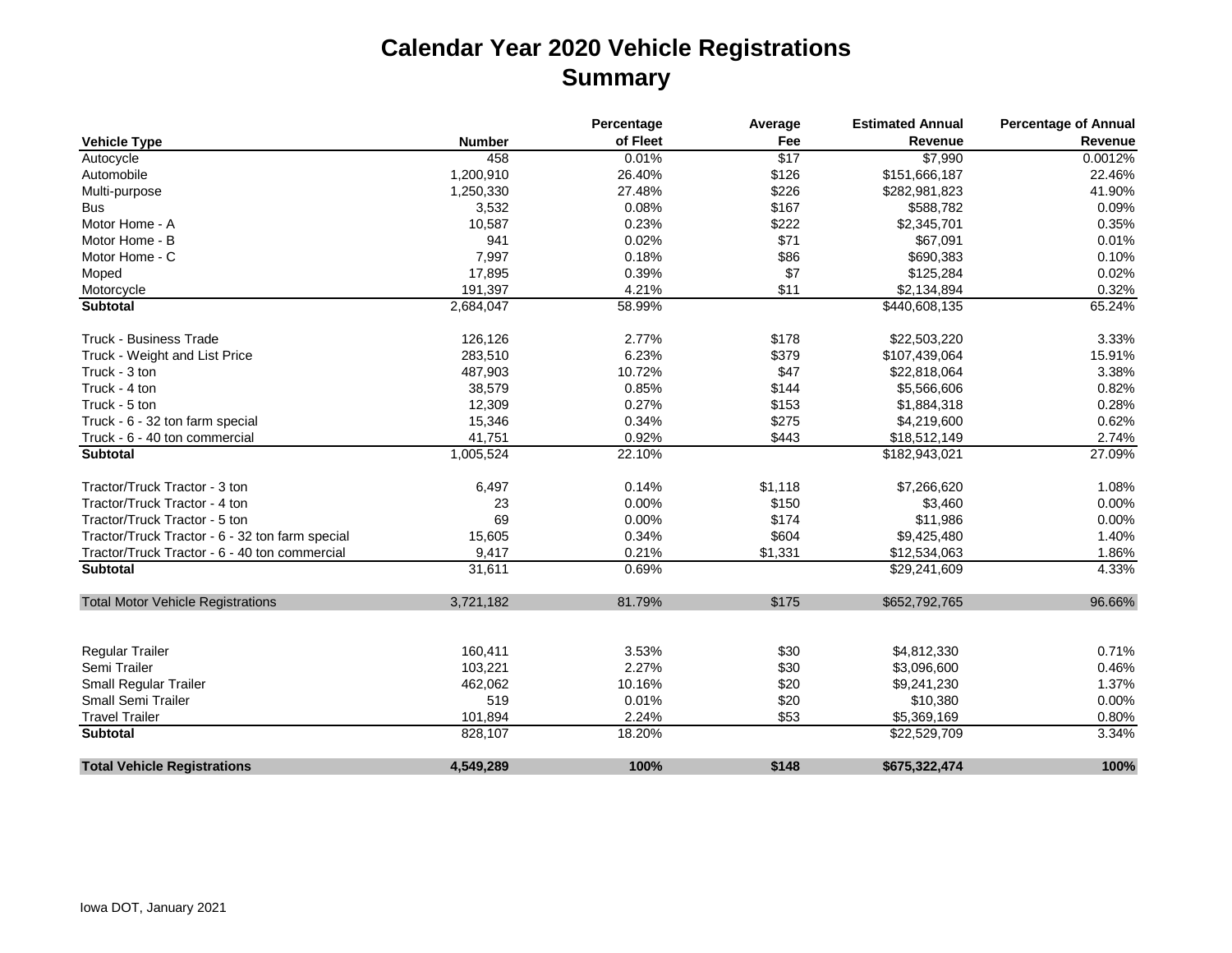## **Calendar Year 2020 Vehicle Registrations County-by-county**

|                             |                         |                  |                |              |                                  |                       |          |                   |                  |                |              | Small           |                               |                |                |                 | Truck -         | Truck -           |                    |
|-----------------------------|-------------------------|------------------|----------------|--------------|----------------------------------|-----------------------|----------|-------------------|------------------|----------------|--------------|-----------------|-------------------------------|----------------|----------------|-----------------|-----------------|-------------------|--------------------|
|                             |                         |                  |                |              | Motor Home Motor Home Motor Home |                       |          |                   | Multi-           | Regular        |              | Regular         | <b>Small Semi</b>             | <b>Truck</b>   | <b>Travel</b>  |                 | <b>Business</b> | <b>Weight and</b> |                    |
| County                      | Autocycle Automobile    |                  | <b>Bus</b>     | <b>Moped</b> |                                  | B                     | C        | <b>Motorcycle</b> | purpose          | <b>Trailer</b> | Semi Trailer | <b>Trailer</b>  | <b>Trailer</b>                | <b>Tractor</b> | <b>Trailer</b> | <b>Truck</b>    | <b>Trade</b>    | List              | <b>Grand Total</b> |
| Adair                       | $\overline{4}$          | 2,852            | 13             | 44           | 26                               | 5                     | 20       | 546               | 2,962            | 781            | 897          | 1,451           | 3                             | 242            | 366            | 2,854           | 626             | 1,003             | 14,695             |
| Adams                       |                         | 1,345            | $\overline{7}$ | 58           | 27                               | $\overline{2}$        | 13       | 348               | 1,610            | 567            | 421          | 834             |                               | 140            | 254            | 1,729           | 343             | 372               | 8,070              |
| Allamakee                   | $\overline{1}$          | 5,113            | -8             | 67           | 47                               | $\overline{2}$        | 48       | 930               | 6,164            | 960            | 979          | 3,695           | $\overline{2}$                | 166            | 610            | 4,478           | 1,045           | 1,337             | 25,652             |
| Appanoose                   | 6                       | 4,846            | 28             | 42<br>36     | 68                               | 6<br>$\overline{1}$   | 44       | 779               | 4,782            | 905            | 619          | 2,576           | 6<br>$\overline{4}$           | 106            | 588            | 4,190           | 546             | 1,151             | 21,288             |
| Audubon                     | -1<br>$\mathbf{A}$      | 2,034            | 15<br>19       | 166          | 23<br>134                        | 5                     | 13<br>88 | 488               | 2,357            | 569            | 761<br>1,400 | 1,258           | 3                             | 279<br>375     | 317            | 1,964           | 673             | 620               | 11,413<br>46,412   |
| Benton<br><b>Black Hawk</b> | 15                      | 10,825<br>47,994 | 211            | 559          | 327                              | 48                    | 279      | 1,970<br>6,959    | 10,304<br>48,251 | 1,964<br>4,128 | 2,037        | 6,291<br>16,825 | 9                             | 527            | 1,371<br>3,312 | 7,537<br>17,920 | 1,219<br>2,930  | 2,737<br>10,229   | 162,560            |
| Boone                       | 3                       | 10,710           | 39             | 304          | 150                              | 5                     | 93       | 2,128             | 10,506           | 2,085          | 651          | 5.844           | 3                             | 281            | 1,297          | 6,345           | 1,032           | 3,051             | 44,527             |
| <b>Bremer</b>               | $\mathcal{R}$           | 9,057            | 16             | 301          | 89                               | 6                     | 66       | 1,606             | 9,820            | 1,518          | 1,038        | 5,688           | $\mathcal{P}$                 | 331            | 1,189          | 5,733           | 1,090           | 2,634             | 40,187             |
| <b>Buchanan</b>             | $\mathbf{1}$            | 8,139            | 12             | 151          | 74                               | 8                     | 67       | 1,336             | 7,489            | 1,541          | 1,038        | 5,005           | $\overline{2}$                | 363            | 1,012          | 5,529           | 896             | 2,136             | 34,799             |
| <b>Buena Vista</b>          | $\overline{2}$          | 6,762            | 21             | 63           | 66                               | 9                     | 33       | 1,221             | 8,472            | 1,256          | 1,195        | 3,482           | $\overline{7}$                | 427            | 660            | 4,694           | 949             | 2,058             | 31,377             |
| <b>Butler</b>               |                         | 5,365            | 21             | 121          | 57                               | $\mathbf{1}$          | 44       | 1,302             | 6,102            | 1,334          | 834          | 4,333           | $\mathbf{1}$                  | 388            | 905            | 4,912           | 803             | 1,525             | 28,052             |
| Calhoun                     | $\overline{\mathbf{c}}$ | 3,991            | $\overline{7}$ | 85           | 56                               | $\overline{2}$        | 44       | 883               | 3,665            | 780            | 1,239        | 2,283           | 3                             | 425            | 528            | 3,157           | 935             | 873               | 18,958             |
| Carroll                     | $\overline{c}$          | 7,038            | 17             | 253          | 91                               | 5                     | 47       | 1,104             | 8,762            | 1,517          | 2,299        | 3,433           | $\overline{7}$                | 613            | 851            | 4,754           | 1,721           | 2,237             | 34,751             |
| Cass                        | 4                       | 5,120            | 11             | 168          | 54                               | 3                     | 37       | 1,146             | 5,538            | 989            | 1,290        | 2,552           | 11                            | 302            | 622            | 4,214           | 1,094           | 1,296             | 24,451             |
| Cedar                       |                         | 7,716            | 10             | 172          | 86                               | 12                    | 67       | 1,471             | 7,404            | 1,727          | 1,339        | 4,214           | $\overline{2}$                | 317            | 919            | 5,228           | 956             | 2,213             | 33,854             |
| Cerro Gordo                 | 9                       | 17,055           | 33             | 432          | 163                              | 16                    | 90       | 2,997             | 18,168           | 2,450          | 1,040        | 7.460           | 7                             | 412            | 1,488          | 8,023           | 1,607           | 3,781             | 65,231             |
| Cherokee                    |                         | 4,383            | 11             | 117          | 40                               | 2                     | 47       | 984               | 4,918            | 1,176          | 1,072        | 2,598           | 3                             | 356            | 573            | 3,595           | 850             | 1,276             | 22,008             |
| Chickasaw                   | 5                       | 4,958            | 13             | 149          | 43                               | 6                     | 37       | 902               | 5,072            | 1,223          | 1,810        | 3,278           | 3                             | 394            | 609            | 4,194           | 1,083           | 1,149             | 24,928             |
| Clarke                      |                         | 3,929            | <b>q</b>       | 13           | 34                               | $\overline{2}$        | 32       | 530               | 3,618            | 629            | 682          | 1.700           | -1                            | 98             | 437            | 2,984           | 365             | 929               | 15,992             |
| Clay                        | $\overline{7}$          | 6,214            | 25             | 259          | 68                               | 6                     | 41       | 1,449             | 7,302            | 1,161          | 1,087        | 3,876           | 6                             | 404            | 705            | 4,387           | 950             | 1,587             | 29,534             |
| Clayton                     | 3                       | 6.679            | -9             | 96           | 68                               | 5                     | 66       | 1.431             | 7.199            | 1,279          | 1.486        | 4.656           | 10                            | 313            | 706            | 5.328           | 1.363           | 1.947             | 32,644             |
| Clinton                     | 11                      | 18.355           | 28             | 311          | 186                              | 10                    | 106      | 3,281             | 18.372           | 2.143          | 1.750        | 8.658           | 10                            | 417            | 1.759          | 9.981           | 1.133           | 5.030             | 71,541             |
| Crawford                    | -1                      | 5.835            | 13             | 114          | 44                               | 3                     | 24       | 991               | 6.641            | 1.183          | 1.560        | 2.622           | 8                             | 467            | 629            | 4.729           | 1.226           | 1.789             | 27,879             |
| Dallas                      | 10                      | 34,244           | 122            | 248          | 291                              | 30                    | 181      | 3,821             | 41,487           | 3,094          | 729          | 8,636           | 11                            | 352            | 1,992          | 8,736           | 2,669           | 7,940             | 114,593            |
| Davis                       | $\mathbf{1}$            | 2,730            | 10             | 54           | 40                               | 3                     | 21       | 466               | 2,892            | 722            | 727          | 1,608           | $\overline{4}$                | 92             | 422            | 2,988           | 562             | 715               | 14,057             |
| Decatur                     |                         | 2.637            | 8              | 28           | 31                               | 1                     | 24       | 460               | 2,777            | 534            | 726          | 1,372           | 3                             | 117            | 377            | 2,803           | 441             | 561               | 12,900             |
| Delaware                    | $\overline{4}$          | 7,082            | 14             | 120          | 68                               | $\mathbf{1}$          | 58       | 1,373             | 7,357            | 1,802          | 1,035        | 4,035           | $\overline{4}$                | 291            | 796            | 5,235           | 1,512           | 1,809             | 32,596             |
| <b>Des Moines</b>           | 10                      | 15,429           | 52             | 128          | 152                              | 12                    | 85       | 2,870             | 15,188           | 1,546          | 1,176        | 7,281           | 9                             | 209            | 1,027          | 8,420           | 1,234           | 3,232             | 58,060             |
| Dickinson                   | -9                      | 6,933            | 21             | 368          | 106                              | 6                     | 67       | 1,644             | 8,965            | 1,730          | 611          | 6,345           | 7                             | 274            | 725            | 4,489           | 1,138           | 1,973             | 35,411             |
| Dubuque                     | 12                      | 35,352           | 50             | 382          | 239<br>37                        | 26                    | 201      | 5,082<br>816      | 40,494           | 4,565<br>710   | 1,305<br>736 | 11,416          | 10                            | 376            | 2,457          | 12,363          | 3,068           | 9,940             | 127,338            |
| Emmet                       | $\mathbf{A}$            | 3,589            | 16             | 126          |                                  | $\mathsf{Q}$          | 32<br>58 |                   | 3,907            |                |              | 2.213           | $\mathbf{A}$<br>$\mathcal{R}$ | 252            | 461            | 2,865           | 491             | 921               | 17,180             |
| Fayette                     | $\overline{2}$          | 7,781            | 23             | 155<br>154   | 70<br>70                         | $\overline{2}$        | 62       | 1,414             | 7,661            | 1,529          | 1,122<br>569 | 4,187<br>3.705  | $\overline{2}$                | 338<br>291     | 930<br>838     | 5,738           | 1,066<br>667    | 1,828             | 33,914             |
| Floyd<br>Franklin           | 5<br>2                  | 6,239<br>3.637   | 13<br>27       | 77           | 49                               | $\overline{4}$        | 26       | 1,380<br>740      | 6,381<br>4.329   | 1,497<br>1.034 | 832          | 2.157           | 3                             | 354            | 559            | 4,503<br>3.201  | 746             | 1,393<br>960      | 27,771<br>18,737   |
| Fremont                     | $\mathbf{1}$            | 2.843            | 14             | 15           | 37                               | 3                     | 13       | 571               | 2.787            | 861            | 421          | 1.879           | 5                             | 200            | 367            | 2.476           | 533             | 947               | 13.973             |
| Greene                      |                         | 3,616            | 14             | 72           | 64                               | 5                     | 30       | 702               | 3,427            | 981            | 829          | 2,157           | 3                             | 395            | 489            | 2,895           | 682             | 909               | 17,270             |
| Grundv                      |                         | 4,622            | 37             | 135          | 47                               | 3                     | 43       | 870               | 5,032            | 1,187          | 875          | 2,830           |                               | 533            | 668            | 3,345           | 843             | 1,505             | 22,575             |
| Guthrie                     | 5                       | 4,278            | 10             | 49           | 81                               | $\overline{4}$        | 49       | 818               | 4,654            | 1,248          | 682          | 3,179           | 5                             | 253            | 701            | 3,425           | 776             | 1,274             | 21,491             |
| Hamilton                    | 8                       | 5,927            | 14             | 138          | 59                               | 3                     | 56       | 1,039             | 6,112            | 1,041          | 894          | 3,385           | 1                             | 351            | 823            | 4,101           | 962             | 1,638             | 26,552             |
| Hancock                     |                         | 4,284            | 12             | 228          | 45                               | 5                     | 40       | 1,037             | 4,772            | 881            | 835          | 2,922           | $\overline{2}$                | 321            | 647            | 3,364           | 723             | 1,038             | 21,157             |
| Hardin                      | 4                       | 6,142            | 32             | 212          | 86                               | 11                    | 48       | 1,313             | 6,773            | 1,233          | 1,564        | 3,510           | 11                            | 506            | 904            | 4,748           | 1,539           | 1,775             | 30,411             |
| Harrison                    | 4                       | 6,221            | 11             | 56           | 70                               | $\overline{7}$        | 59       | 1,284             | 6,065            | 1,190          | 962          | 3,366           | 6                             | 230            | 875            | 4,810           | 956             | 1,908             | 28,080             |
| Henry                       |                         | 7,666            | 28             | 117          | 80                               | 3                     | 56       | 1,470             | 7,248            | 1,045          | 711          | 3,593           | 5                             | 159            | 750            | 5,319           | 718             | 1,647             | 30,616             |
| Howard                      |                         | 3,649            | -5             | 98           | 40                               | 6                     | 28       | 753               | 4,357            | 941            | 826          | 2,163           | 3                             | 241            | 531            | 3,292           | 794             | 752               | 18,480             |
| Humboldt                    |                         | 3,501            | 10             | 103          | 39                               | 3                     | 38       | 1,090             | 4,035            | 920            | 819          | 2,401           | 3                             | 280            | 528            | 2,891           | 826             | 995               | 18,482             |
| Ida                         |                         | 2,548            | -7             | 61           | 24                               |                       | 12       | 564               | 2,875            | 667            | 954          | 1,578           | $\overline{2}$                | 267            | 400            | 2.254           | 543             | 994               | 13.750             |
| lowa                        | 2                       | 6,674            | 18             | 163          | 87                               | 9                     | 54       | 1,191             | 7,028            | 1,307          | 860          | 3.502           | 6                             | 287            | 732            | 5,061           | 901             | 1,766             | 29,648             |
| Jackson                     |                         | 7,963            | 15             | 104          | 82                               | 8                     | 67       | 1,507             | 8.448            | 1,539          | 1,186        | 4,555           | 9                             | 167            | 896            | 5,918           | 1,072           | 2,192             | 35,728             |
| Jasper                      | $\overline{4}$          | 15,096           | 29             | 190          | 175                              | 6                     | 123      | 3,016             | 14,190           | 2,142          | 1,452        | 6,233           | $\overline{2}$                | 447            | 1,680          | 8,534           | 1,487           | 3,645             | 58,451             |
| Jefferson                   | 3                       | 6,746            | 16             | 72           | 63                               | 17                    | 47       | 1,041             | 5,653            | 938            | 583          | 2,562           | 6                             | 171            | 513            | 3,763           | 555             | 1,011             | 23,760             |
| Johnson                     | 9                       | 51,945           | 200            | 1,327        | 245                              | 54                    | 248      | 5,804             | 50,375           | 3,346          | 1,190        | 10,416          | 6                             | 335            | 1,843          | 12,111          | 2,674           | 7,805             | 149,933            |
| Jones                       |                         | 7,836            | 23             | 173          | 97                               | 10                    | 79       | 1,411             | 8,035            | 1,686          | 754          | 4,423           | $\overline{7}$                | 192            | 853            | 5,582           | 966             | 1,961             | 34,088             |
| Keokuk                      | $\overline{4}$          | 4.020            | 10             | 50           | 58                               | $\overline{2}$        | 36       | 796               | 4,060            | 784            | 1,115        | 2,278           | 8                             | 315            | 641            | 3,674           | 868             | 963               | 19,682             |
| Kossuth                     | $\boldsymbol{\Delta}$   | 5,695            | 34             | 167          | 75                               | 5                     | 52       | 1,364             | 6,661            | 1,712          | 1,483        | 4,326           | $\overline{4}$                | 773            | 738            | 5,084           | 1,566           | 1,297             | 31,040             |
| Lee                         | $\sqrt{5}$              | 13,452           | 45             | 137          | 162                              | 3                     | 102      | 2,629             | 12,889           | 2,016          | 1,064        | 6,199           | 6                             | 174            | 1,074          | 9,537           | 984             | 3,343             | 53,821             |
| Linn                        | 32                      | 91,033           | 181            | 845          | 635                              | 60                    | 477      | 11,560            | 89,423           | 6,611          | 2,200        | 21,893          | 13                            | 651            | 4,950          | 27,069          | 5,653           | 17,160            | 280,446            |
| Louisa                      | $\overline{1}$          | 4,629            | 10             | 51           | 44                               | $\mathbf{4}$          | 32       | 746               | 4,154            | 854            | 505          | 3,179           | 5                             | 170            | 531            | 3,554           | 474             | 1,289             | 20,232             |
| Lucas                       | $\mathbf{3}$            | 3,256            | 13             | 50           | 38                               | $\overline{a}$        | 40       | 646               | 3,291            | 887            | 310          | 2,025           | $\overline{2}$                | 80             | 520            | 3,099           | 472             | 839               | 15,575             |
| Lvon                        | $\overline{2}$          | 4.484            | 24             | 194          | 47                               | $\mathbf{1}$          | 22       | 917               | 5,320            | 1,032          | 1,252        | 2.526           | $\overline{4}$                | 294            | 711            | 4,005           | 1,024           | 961               | 22,820             |
| Madison                     | $\overline{2}$          | 6.094            | 17             | 74           | 90                               | 5                     | 66       | 1.232             | 6.827            | 1.913          | 524          | 3.606           | 10                            | 205            | 939            | 4.863           | 1.401           | 2.267             | 30,135             |
| Mahaska                     | $\overline{1}$          | 7,850            | 25             | 111          | 110                              | 11                    | 79       | 1,638             | 8,341            | 1,316          | 1,252        | 4,116           | $\overline{7}$                | 312            | 1,227          | 5,778           | 849             | 2,272             | 35,295             |
| Marion                      | 4<br>$\mathbf{Q}$       | 12,549           | 58             | 243          | 139                              | 10<br>$\mathbf{Q}$    | 99       | 2,212             | 13,196           | 2,270          | 937          | 5,851           | $\overline{4}$                | 256            | 1,506          | 7,891           | 987             | 3,510             | 51,722             |
| Marshall<br><b>Mills</b>    | 5                       | 15,159           | 38<br>8        | 100          | 106                              | 6                     | 105      | 2,273             | 15,003           | 2,031          | 948          | 5,707<br>3.022  | $\overline{2}$<br>9           | 424            | 1,184          | 8,001           | 1,100           | 3,661             | 55,860             |
|                             |                         | 6,017<br>4.160   |                | 37           | 79                               |                       | 64       | 1,269             | 6,369            | 1,019          | 629          |                 | 3                             | 163            | 760            | 3,968           | 537             | 2,379             | 26,340             |
| Mitchell<br>Monona          | $\overline{2}$          | 3,732            | 18<br>13       | 160<br>60    | 54<br>46                         | $\overline{2}$        | 40<br>27 | 809<br>848        | 4,560<br>3,456   | 1,114<br>818   | 805<br>627   | 2,594<br>2,027  | 9                             | 272<br>215     | 596<br>439     | 3,504<br>3,126  | 612<br>555      | 1,041<br>1,075    | 20,342<br>17,077   |
| Monroe                      |                         | 3,014            | $\overline{5}$ | 45           | 33                               |                       | 23       | 474               | 2,969            | 555            | 574          | 1,682           | $\overline{4}$                | 85             | 427            | 2,473           | 466             | 791               | 13,620             |
| Montgomery                  | 5                       | 3,908            | 6              | 57           | 45                               | $\overline{4}$        | 40       | 721               | 4,210            | 726            | 681          | 1,862           | $\overline{4}$                | 218            | 470            | 3,159           | 620             | 1,030             | 17,766             |
| Muscatine                   | 4                       | 17,234           | 47             | 247          | 187                              | 10                    | 134      | 2.998             | 16,399           | 1.769          | 710          | 7,218           | 4                             | 281            | 1,345          | 8.844           | 880             | 4,364             | 62,675             |
| Obrien                      | 2                       | 5,241            | 15             | 262          | 65                               | 4                     | 37       | 1,268             | 6.034            | 970            | 1,211        | 3.147           |                               | 348            | 750            | 3,946           | 1,097           | 1,255             | 25,652             |
| Osceola                     |                         | 2.351            | -6             | 91           | 17                               |                       | 20       | 640               | 2.667            | 504            | 923          | 1,364           | $\overline{2}$                | 265            | 326            | 2,390           | 533             | 559               | 12,660             |
| Page                        |                         | 5.281            |                | 68           | 45                               | $\boldsymbol{\Delta}$ | 40       | 1,027             | 5,653            | 1,134          | 585          | 2,581           |                               | 181            | 602            | 4,550           | 638             | 1,450             | 23,849             |
|                             |                         |                  |                |              |                                  |                       |          |                   |                  |                |              |                 |                               |                |                |                 |                 |                   |                    |